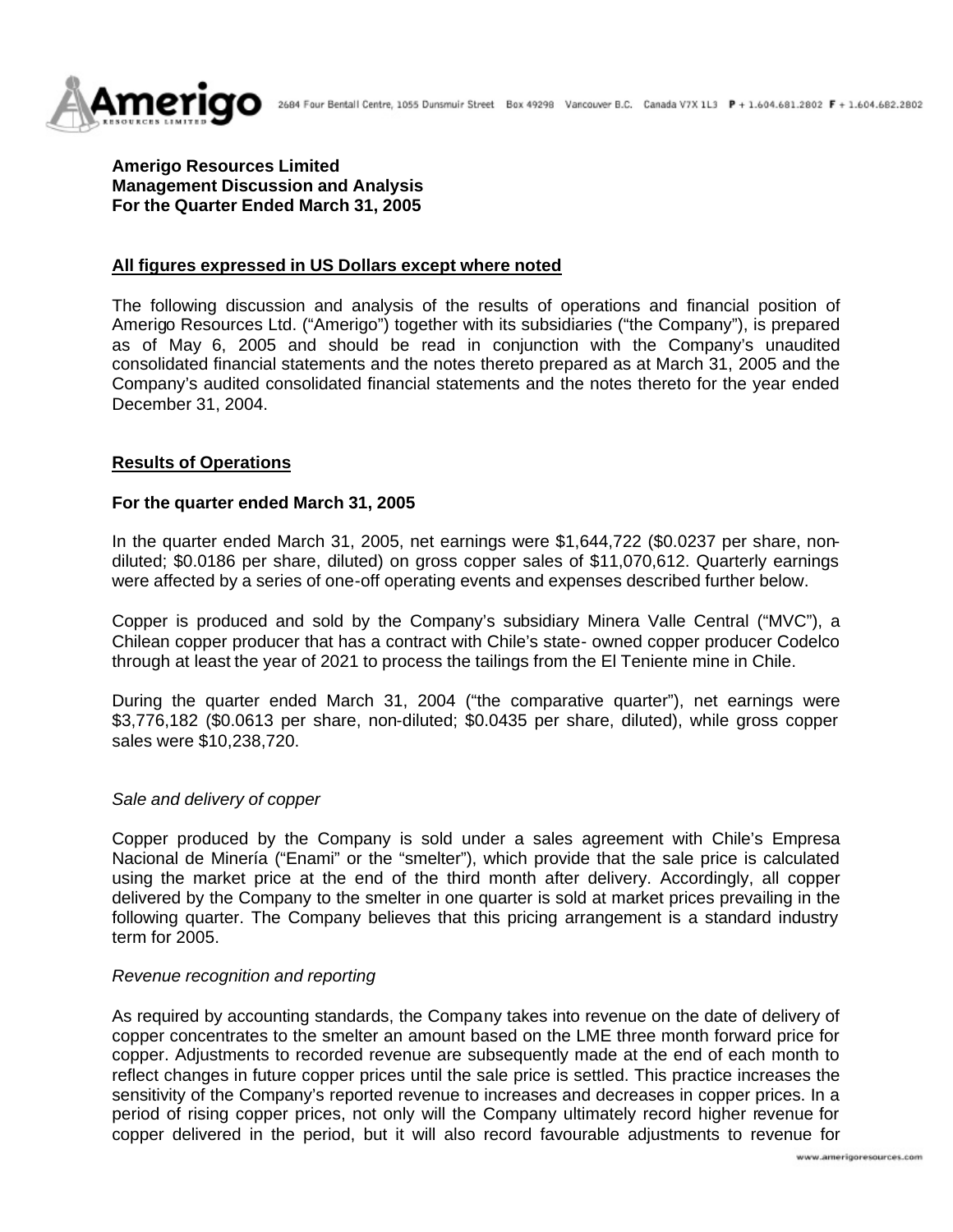

Page 2 copper delivered in the prior quarter. Similarly, in a period of declining copper prices, the Company will be required to record lower revenues for current deliveries and negative adiustments to revenue for the prior quarter's deliveries.

During the quarter ended March 31 2005 gross copper sales were \$11,070,612, derived from the sale of 7.09 million pounds of copper at an average price of \$1.4581 per pound of copper and settlement adjustments of \$720,435 for copper delivered in 2004 and settled in 2005. This compares to gross copper sales of \$10,238,720 in the quarter ended March 31, 2004, which resulted from the sale of 6.41 million pounds of copper at an average price of \$1.3019 per pound, and settlement adjustments of \$1,980,021 for copper delivered in 2003 and settled in 2004.

### *Production*

Production in the first quarter of 2005 was 7.50 million pounds or 3,398 tonnes of copper, 14% below production in the immediately preceding quarter due to the following non-recurring operating events:

- 1. During January 2005, El Teniente was shut down for maintenance a total of nine days, or approximately one third of the working days in the month. While an annual maintenance shutdown at El Teniente is carried out at the beginning of each year, this year the shutdown was much longer than expected.
- 2. Mill No. 4 was out of operation during two weeks due to shell failure necessitating major repairs. This resulted in reduced grinding capacity and lower recoveries while the mill was non-operational. As discussed in *Operating Costs and Expenses*, the mill shutdown also resulted in higher maintenance expenses in the quarter.
- 3. As part of the expansion to optimize future recoveries, flotation cells were taken offline during part of March to install new aeration equipment.
- 4. Below budget Colihues extraction resulted from the late delivery of the replacement pumps. Additional extraction equipment will be put in service in May 2005.

Production in Q1-2005 increased 11% compared to Q1-2004 production of 6.78 million pounds.

### *Operating Costs and Expenses*

Cash costs in Q1-2005 including smelter, refinery and other charges (before El Teniente royalty) were \$6,813,034 or 91c per pound, compared to cash costs of 76c per pound in the immediately preceding quarter and cash costs of 64c per pound Q1- 2004.

Compared to the preceding quarter, cash costs increased due to lower production, which at a high percentage of fixed costs results in a higher cash cost per pound, higher energy and steel costs, 75% higher treatment and smelter charges, and maintenance costs that were 27% above budget.

Production costs per pound are expected to decrease in upcoming quarters as production increases.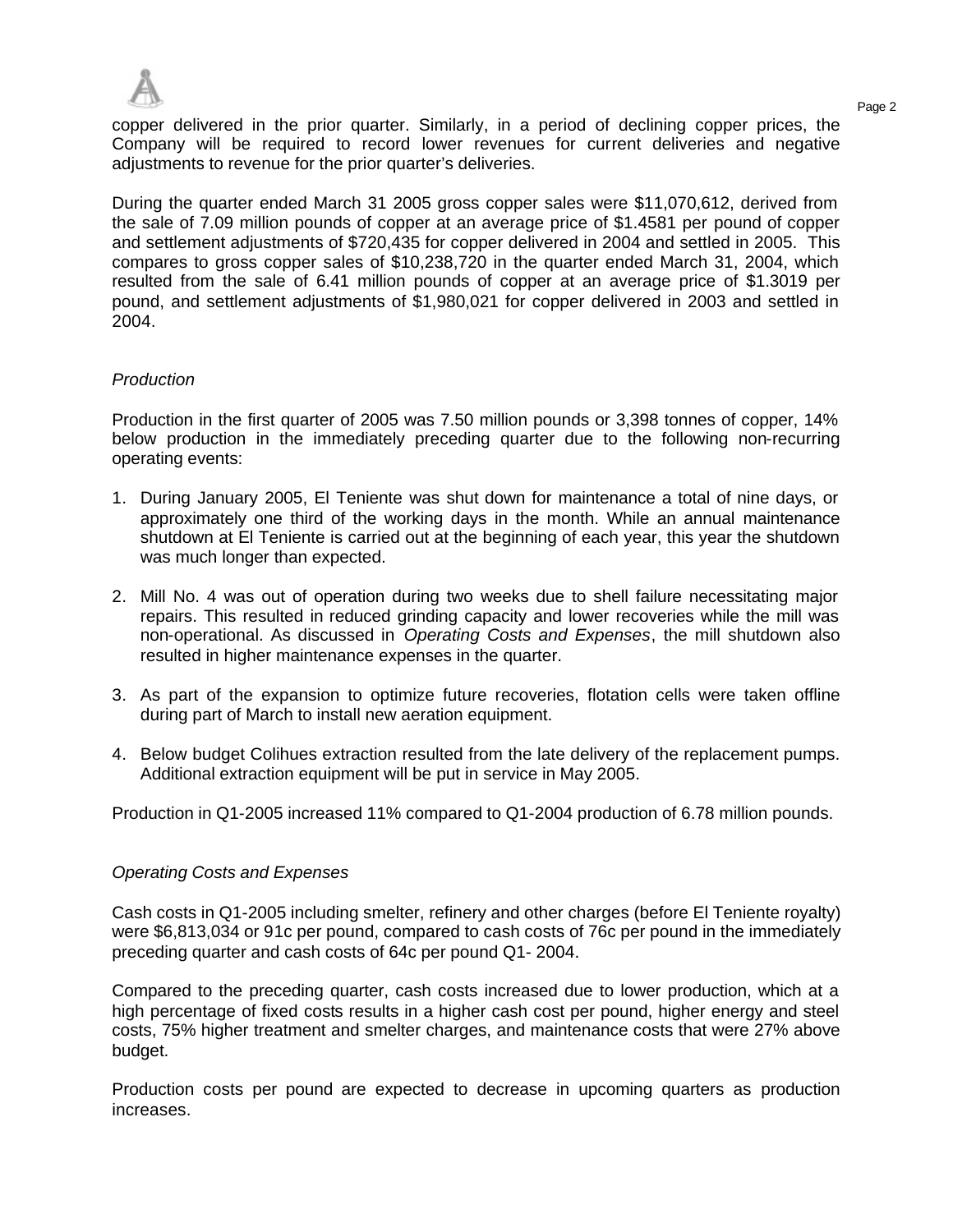Smelter and refinery costs of \$2,656,203 or 35c/lb are significantly higher than the average 20c/lb cost in 2004 consistent with industry-wide increases to treatment, refining and shipping charges. Since MVC does not ship concentrate overseas, smelter and refinery charges include the participation by the smelter in MVC's cost savings for shipping.

MVC management also took the opportunity offered by the El Teniente shutdown to undertake annual maintenance of the MVC plant. Accordingly, maintenance costs were \$1,086,477 or 15c per pound, 27% above budget. Corrective maintenance work, particularly in connection with repairs to Mill No. 4 also contributed to the high quarterly maintenance costs. These costs are expected to decrease in subsequent quarters as a result of the "upfront" maintenance undertaken in Q1.

The outlook for the remainder of the year should see lower operating costs per pound due to higher expected production related to the plant expansion and the benefit of molybdenum production as a by-product credit.

Total costs including smelter, refinery and other charges, were \$8,553,230 or \$1.14 per pound for the year, compared to total costs of 98c per pound in the immediately preceding quarter and total costs of 80c per pound in Q1-2004.

A driver for increased total costs is El Teniente royalty, which increases or decreases as a function of copper prices, which were higher in Q1-2005 than in Q4-2004.

Compared to Q1-2004, cost increases result from significantly higher electricity and steel prices for grinding balls, which were evident as of mid-2004, higher smelter/refinery charges, El Teniente royalty and maintenance costs, as described above and the appreciation of the Chilean peso to the US dollar during the year, which increases locally-priced costs in US dollar terms.

Costs not related to MVC's operations are identified as "Other Expenses", of which the most significant expense in Q1- 2005 is Stock-based Compensation of \$504,760 in connection with the Company's annual grant of options to employees, officers and directors. This should be a one-time cost in 2005. Although a non-cash cost, stock-based compensation expense in the quarter had an important impact in earnings, particularly compared to both the preceding and the comparative quarters, when the Company did not have stock-based compensation expenses.

Other significant expenses include Salaries, Consulting and Professional Fees of \$121,677 and Transfer Agent and Filing Fees of \$56,935. In the comparative quarter, the most significant Other Expenses were Transfer Agent and Filing Fees, Salaries, Consulting and Professional Fees and Interest Expense. Stock-based compensation was recorded in connection with the grant of 1,185,000 options to directors, officers and employees during the quarter. Transfer agent and filing fees include annual participation and filing fees that are not recurrent in the remaining quarters of 2005.

"Other expenses" amounts not described in the preceding paragraph are general and administrative expenses. In the quarter ended March 31, 2005 these were consistent with budget and with anticipated costs required to maintain Amerigo's corporate activities in subsequent periods.

Non-operating items in the quarter ended March 31, 2005 include a Foreign Exchange Gain of \$220,737 and Interest Income of \$50,836. The foreign exchange gain is derived from changes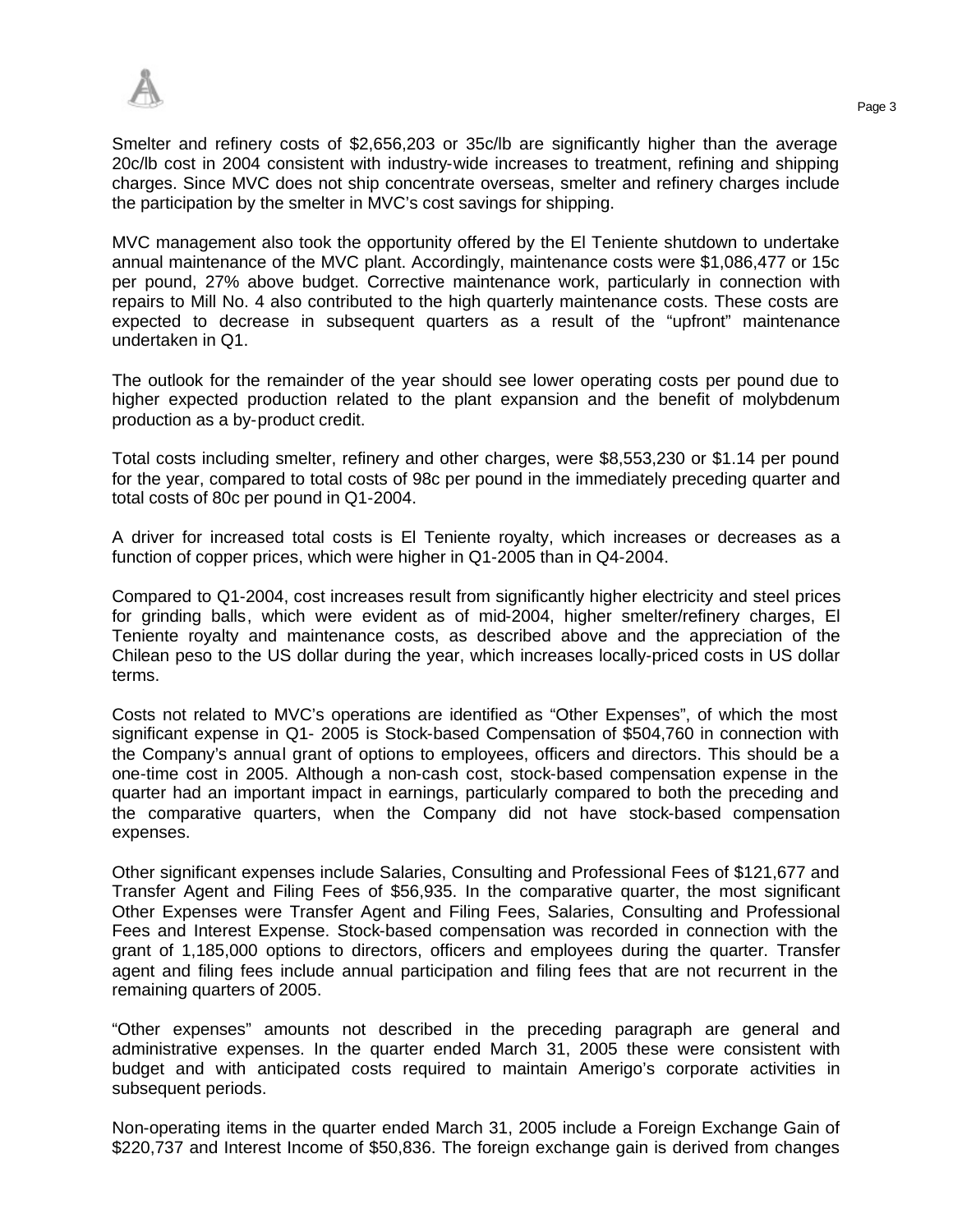

to the exchange rates of the Chilean peso and the Canadian dollar to the US dollar during the quarter. During the comparative quarter, non-operating items included Foreign Exchange Expense of \$227,899 and Interest Income of \$69,630.

The Company recorded income tax expense net of recoveries of \$243,176 in the quarter ended March 31, 2005, from income tax on net earnings generated in MVC. Due to the availability and utilization of loss carryforwards in MVC, there is no cash tax payable associated with the MVC tax expense. In the comparative quarter, income tax expense net of recoveries was \$243,760.

## *Operating Cash Flows*

In the quarter ended March 31, 2005, the Company's activities contributed to operating cash flow of \$1,765,989, which includes the effect of changes in non-cash working capital accounts.

## **Summary of Quarterly Results**

|                               | Qtr ended<br>March 31, 2005 | Qtr ended<br>Dec. 31, 2004 | Qtr ended<br>Sept. 30, 2004 | Qtr ended<br>June 30, 2004 |
|-------------------------------|-----------------------------|----------------------------|-----------------------------|----------------------------|
| Total gross<br>copper sales   | \$11,070,612                | \$12,363,762               | \$10,762,727                | \$8,218,154                |
| Net revenue                   | 8,414,409                   | 10,239,906                 | 9,071,903                   | 6,928,416                  |
| Net income                    | 1,644,722                   | 2,578,907                  | 2,960,651                   | 1,625,458                  |
| Earnings per<br>share         | 0.0237                      | 0.0400                     | 0.0463                      | 0.0256                     |
| Diluted earnings<br>per share | 0.0186                      | 0.0297                     | 0.0340                      | 0.0188                     |

|                  | Qtr ended      | Qtr ended                  | Qtr ended     | Qtr ended              |
|------------------|----------------|----------------------------|---------------|------------------------|
|                  | March 31, 2004 | Dec. 31, 2003 <sup>1</sup> | Nov. 30, 2003 | <b>August 31, 2003</b> |
| Total gross      | \$10,238,720   | \$2,837,890                | \$5,869,049   | \$3,536,211            |
| copper sales     |                |                            |               |                        |
| Net revenue      | 9,056,109      | 2,425,348                  | 4,588,838     | 2,624,573              |
| Net income       | 3,776,182      | $353,254^2$                | $(25,657)^3$  | 1,264,915 <sup>4</sup> |
| (loss)           |                |                            |               |                        |
| Earnings(loss)   | 0.0613         | 0.0059 <sup>2</sup>        | $0.0004^{3}$  | 0.0295 <sup>4</sup>    |
| per share        |                |                            |               |                        |
| Diluted earnings | 0.0435         | 0.0041 <sup>2</sup>        | $0.0004^{3}$  | 0.0268 <sup>4</sup>    |
| (loss) per share |                |                            |               |                        |

<sup>1</sup> One-month quarter due to the change in fiscal year end of the Company, from February 28 to December 31.

<sup>2</sup> Adjusted from Net Income of \$372,621 to account for retroactive restatement to earnings of (\$19,367) due to the adoption of new accounting standards on January 1, 2004.

<sup>3</sup> Adjusted from Net Income of \$1,017,089 to account for retroactive restatement to earnings of (\$1,042,746) due to the adoption of new accounting standards on January 1, 2004.

<sup>4</sup> Adjusted from Net Income of \$537,313 to account for retroactive restatement to earnings of \$727,602 due to the adoption of new accounting standards on January 1, 2004.

### **Liquidity and Capital Resources**

Amerigo held cash and cash equivalents on March 31, 2005 of \$8,812,296, compared to \$8,239,089 held on December 31, 2004. The increase in cash is attributable to capital proceeds of \$3,339,301 from the exercise of stock purchase options and warrants in the quarter, and to

Page 4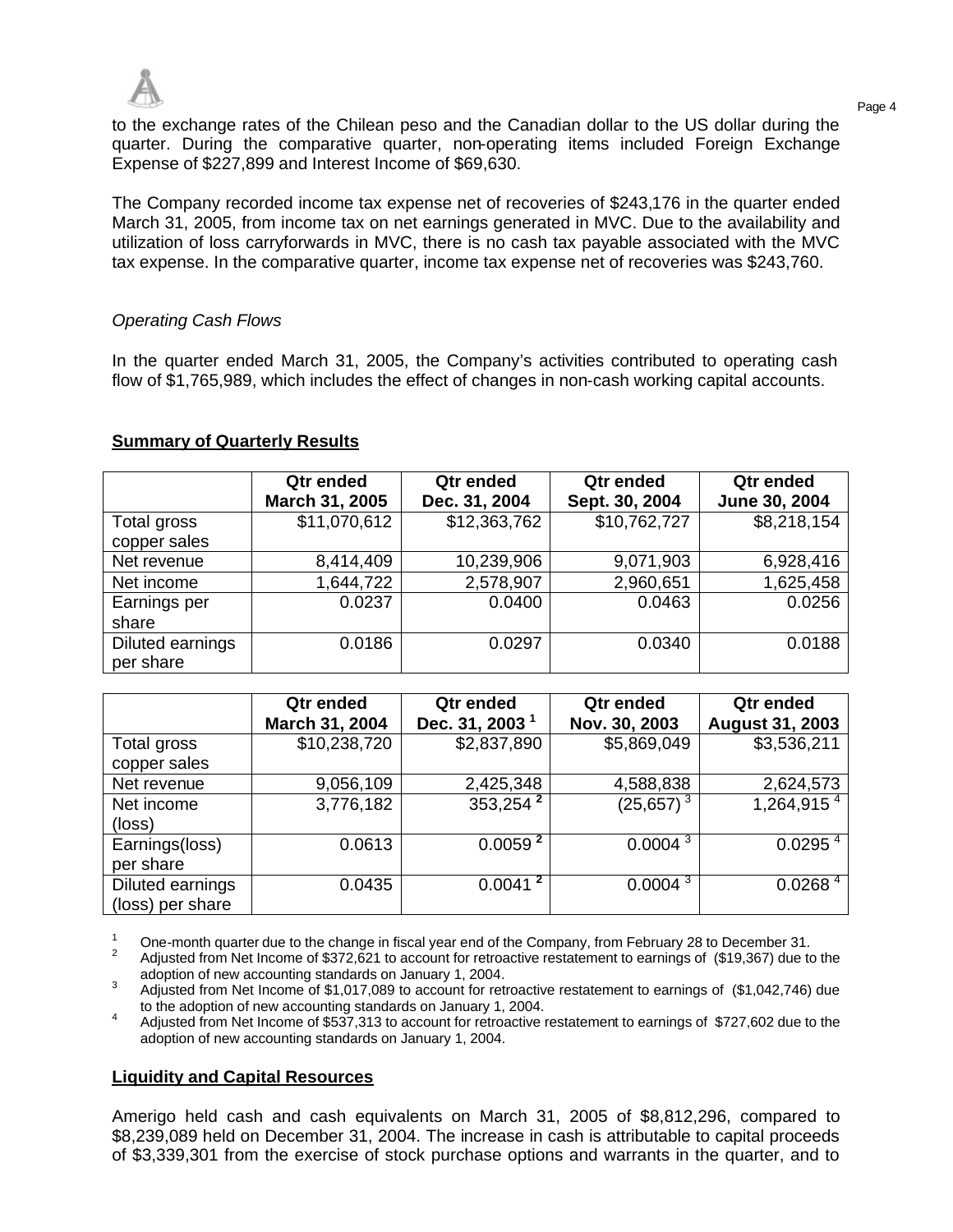net operating cash flows of \$1,765,989. During the quarter the Company undertook investing activities of \$4,517,658 in MVC (see *Investing Activities*).

The Company's working capital on March 31, 2005 was \$10,116,761, compared to \$8,584,637 on December 31, 2004. Amerigo continues to be able to generate sufficient cash resources – both in the short and long-term- to maintain existing operations and fund plant expansions.

The Company's gross copper sales are dependent on sales volumes and prevailing market prices for copper. Monthly average per-pound copper prices in 2005 have been the following:

| January  | \$1.4379 |
|----------|----------|
| February | 1.4759   |
| March    | 1.5330   |

The Company's long-term debt (Note Payable and Other Payables) at March 31, 2005 was \$3,899,496, compared to \$3,869,858 on December 31, 2004. Included in long-term debt, is a \$3,400,000 note issued in connection with the acquisition of MVC by the Company. The note, together with accrued interest, is payable in cash or shares of Amerigo three years after the acquisition if the average copper price is over \$0.82 per pound. Payment in cash or shares is at the option of the Company; however, if the Company elects to pay in shares, the vendor has the right to either receive the payment in shares at the then current market price or receive payment in cash two years after the end of the three-year period plus interest at an annual rate of 5%.

The company is not subject to debt covenants and does not anticipate it will incur any default or arrears on payment of leases or debt principal or interest.

As of March 31, 2005 the Company had 2,510,000 outstanding share purchase options (with exercise prices ranging from Cdn\$0.36 to Cdn\$2.00) and 14,934,303 outstanding share purchase warrants (with exercise prices ranging from Cdn\$0.32 to Cdn\$0.70). During the quarter ended March 31, 2005, 1,185,000 share purchase options were granted to directors and officers of the Company, 350,000 share purchase options were exercised for net proceeds of \$358,594, and 5,389,713 warrants were exercised for net proceeds of \$2,980,707.

### *Investing Activities*

The Company has been able to undertake significant plant expansions in MVC, without relying on additional equity or debt funding.

In March 2005 construction of a processing plant to extract molybdenum from MVC's copper concentrate production was completed, three months ahead of schedule. The plant's capital expenditure was funded from MVC's operating cash flow and underwent commissioning in March and most of April. Amerigo estimates production in excess of 500,000 pounds of molybdenum in concentrates in 2005 and expects to increase molybdenum production to approximately 800,000 to 1,000,000 pounds in 2006. Molybdenum prices averaged \$32 per pound in Q1-2005.. Production costs are expected to be below \$3/lb, with the majority of these costs being for reagents. A sales agreement with a Chilean molybdenum producer provides for a base treatment charge of \$0.60 per pound of molybdenum plus a price participation factor based on the molybdenum price.

MVC will pay Codelco a 10% royalty of MVC's net revenue received from the sale of molybdenum concentrates.. A royalty is also payable to a company associated with two directors of the Company (see *Transactions with Related Parties).*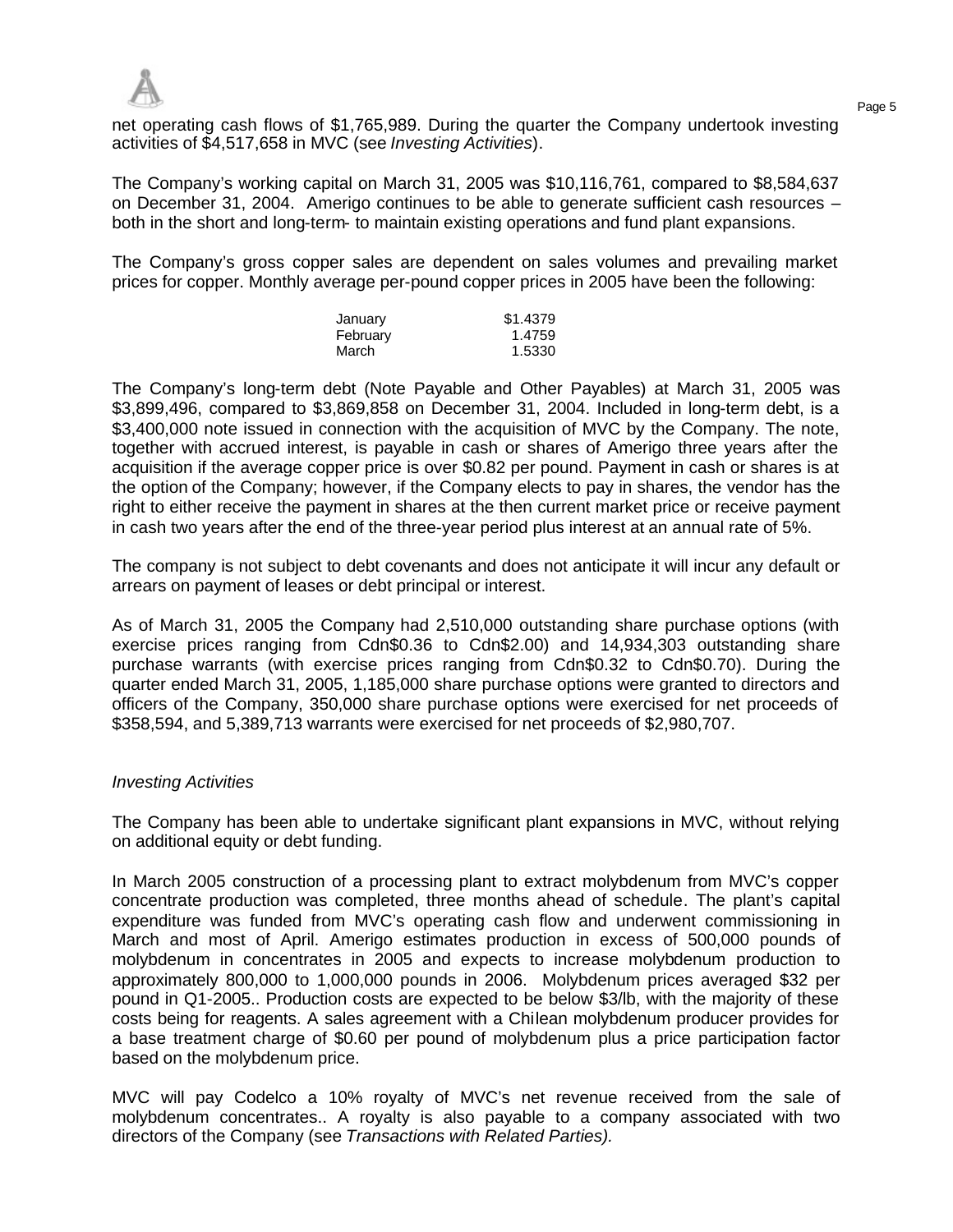

Page 6 Also during Q1-2005, investing activities pursuant to the Phase II expansion continued as anticipated. Capital expenditures for the molybdenum plant and Phase II expansion were \$4,517,658 in the quarter.

Maintenance expenditure to plant and equipment during the quarter ended March 31, 2005 was \$1,086,477. These expenditures were met from MVC operating cashflow.

## **Transactions with Related Parties**

a) Minority Interest

The company holds its interest in MVC through its subsidiary Amerigo International Holdings Corp. ("Amerigo International"). Amerigo International is controlled by the company and is a wholly-owned subsidiary, except for certain outstanding Class A shares which are shown on the company's Balance Sheet as Minority Interest at their book value of \$1,000. The class A shares are owned indirectly by two directors of the company.

The holders of the Class A shares are not entitled to any dividend or to other participation in the profits of Amerigo International, except for a total royalty dividend calculated as follows:

- \$0.01 for each pound of copper equivalent produced by MVC or any successor entity to MVC if the price of copper is under \$0.80, or
- \$0.015 for each pound of copper equivalent produced by MVC or any successor entity to MVC if the price of copper is \$0.80 or more.

During the quarter ended March 31, 2005, a royalty dividend of \$112,219 was paid or accrued to the Amerigo International Class A shareholders on the basis described above. As at March 31, 2005 \$39,782 of this amount was payable.

b) Management fees

During the quarter ended March 31, 2005 the Company paid or accrued \$46,454 in management fees to certain directors and officers of the Company.

c) Directors fees and remuneration to officers

During the quarter ended March 31, 2005 the Company paid or accrued \$31,455 in directors' fees and expenses paid to independent directors and \$18,893 in consulting fees paid to certain officers of the company. Directors' fees and consulting fees are categorized as Salaries, Consulting and Professional Fees in the Company's consolidated financial statements.

d) At March 31, 2005 two officers of the Company acted one as a director and the other as an officer of Nikos Explorations Ltd., a company to which Amerigo divested three of its mineral properties in fiscal 2004. At the time of this transaction, no officers or directors of the Company served as directors or officers of Nikos.